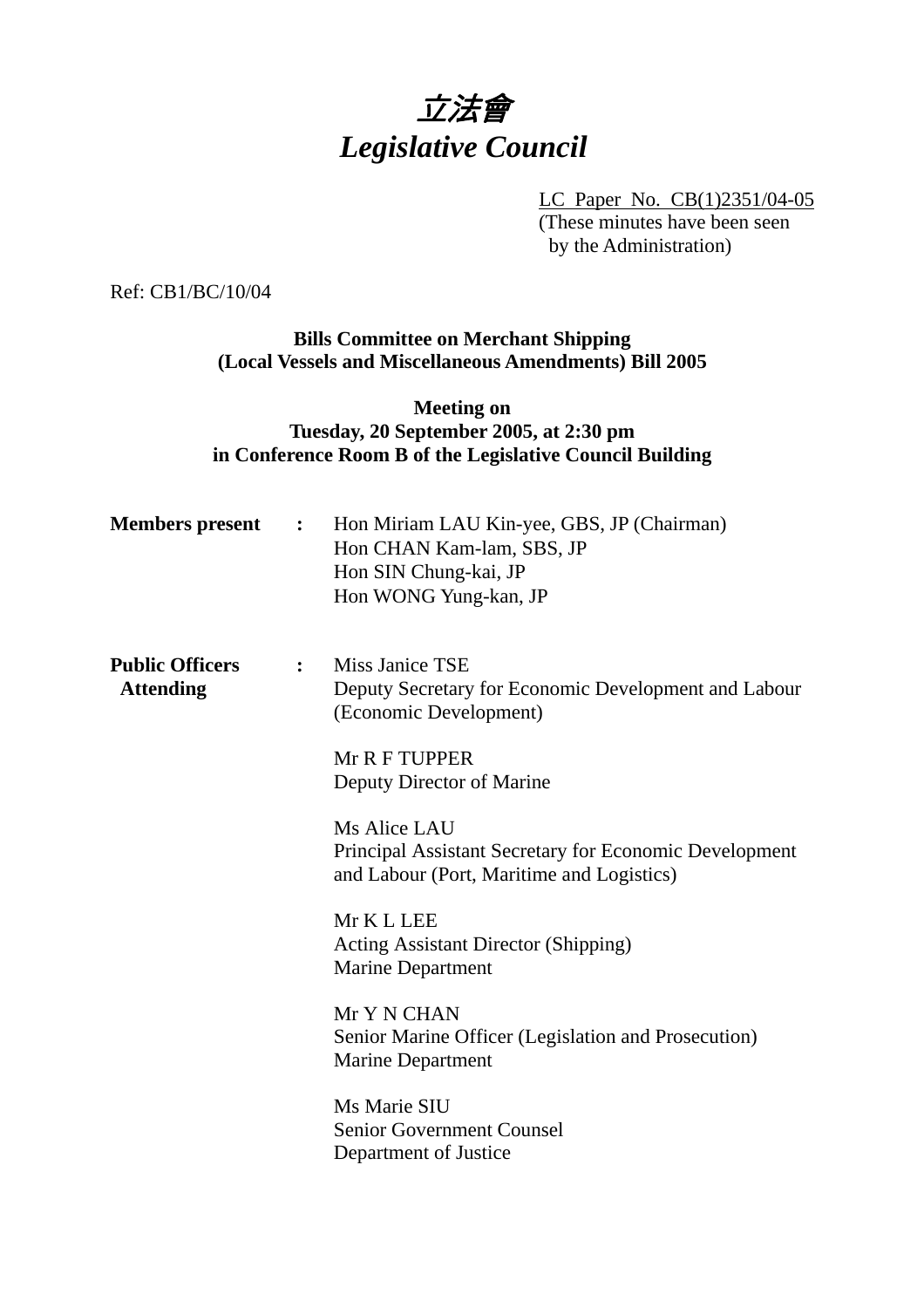| Ms Amy CHAN           |
|-----------------------|
| Government Counsel    |
| Department of Justice |

| <b>Clerk in attendance :</b> | Mr Andy LAU<br>Chief Council Secretary (1)2       |
|------------------------------|---------------------------------------------------|
| <b>Staff in attendance :</b> | Miss Anita HO<br><b>Assistant Legal Adviser 2</b> |
|                              | Ms Anita SIT<br>Senior Council Secretary (1)9     |

#### Action

### **I Confirmation of minutes**

 $(LC$  Paper No.  $CB(1)2162/04-05$  - Minutes of meeting held on 13 July 2005)

The minutes of the meeting held on 13 July 2005 were confirmed.

| $\mathbf H$ | <b>Meeting with the Administration</b>            |                                      |
|-------------|---------------------------------------------------|--------------------------------------|
|             | (LC Paper No. $CB(1)2061/04-05(01)$<br>$\sim$ $-$ | A letter dated 12 July 2005 from the |
|             |                                                   | Administration in response to the    |
|             |                                                   | issues raised at the Bills Committee |
|             |                                                   | meeting held on 28 June 2005         |
|             | LC Paper No. CB(1)2285/04-05(01) -                | A letter dated 16 September 2005     |
|             |                                                   | from the Administration in response  |
|             |                                                   | to the issues raised at the Bills    |
|             |                                                   | Committee meeting held on 13 July    |
|             |                                                   | 2005                                 |
|             | $\overline{\phantom{0}}$                          | the Bill; and                        |
|             |                                                   | marked-up copy of the Bill)          |

# 2. The Bills Committee deliberated (index of proceedings attached at **Annex A**).

- 3. The Administration was requested to
	- (a) review the composition of the Provisional Local Vessel Advisory Committee (PLVAC);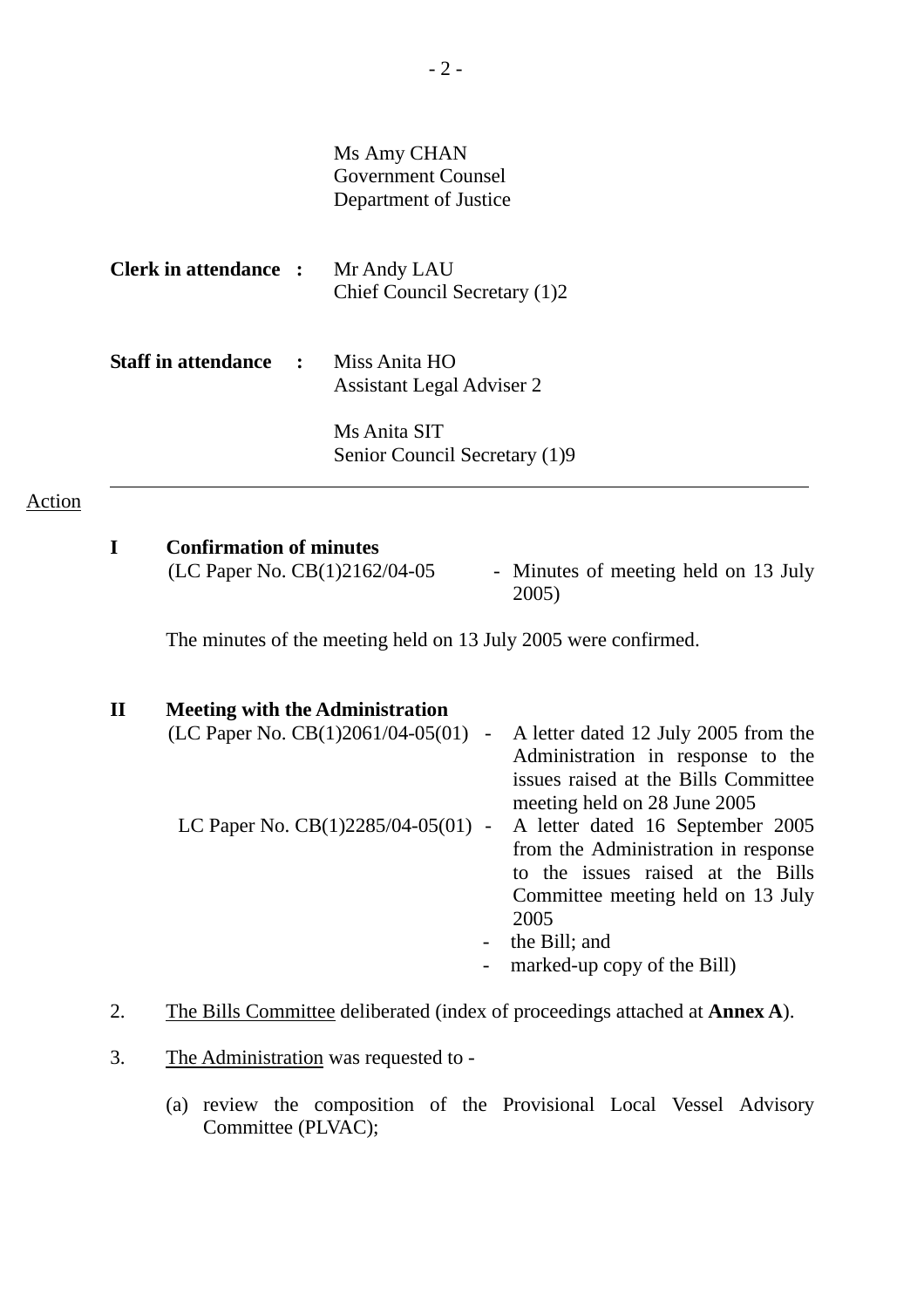- (b) review the provision of typhoon shelter facilities and the restriction on vessel length in the use of existing typhoon shelters. In the provision of new typhoon shelters or expansion of the existing facilities the latest size and needs of local vessels should be taken into account;
- (c) revise the Chinese version of the definition of "crane" under clause 2(c);
- (d) clarify how the Director of Marine (the Director) would exercise his power under new section 63A. In this regard, members called on the Administration to take heed of the views of the local fishing industry in determining the technical and safety standards for local fishing vessels so that the local fishing industry would not be unduly affected as a result of the restriction imposed by the Director regarding the operating areas for local fishing vessels; and
- (e) provide draft Committee Stage amendments (CSAs) regarding section 7, new sections 7A, 23E, 23F, 23G and 23K.

### **III Any other business**

#### Date of next meeting

4. The Chairman said that the timing of the next meeting would be fixed after the meeting in consultation with members.

(*Post-meeting note*: The next meeting was subsequently scheduled for 12 October 2005 from 9:00 am to 10:45 am.)

5. There being no other business, the meeting ended at 4:30 pm.

Council Business Division 1 Legislative Council Secretariat 6 October 2005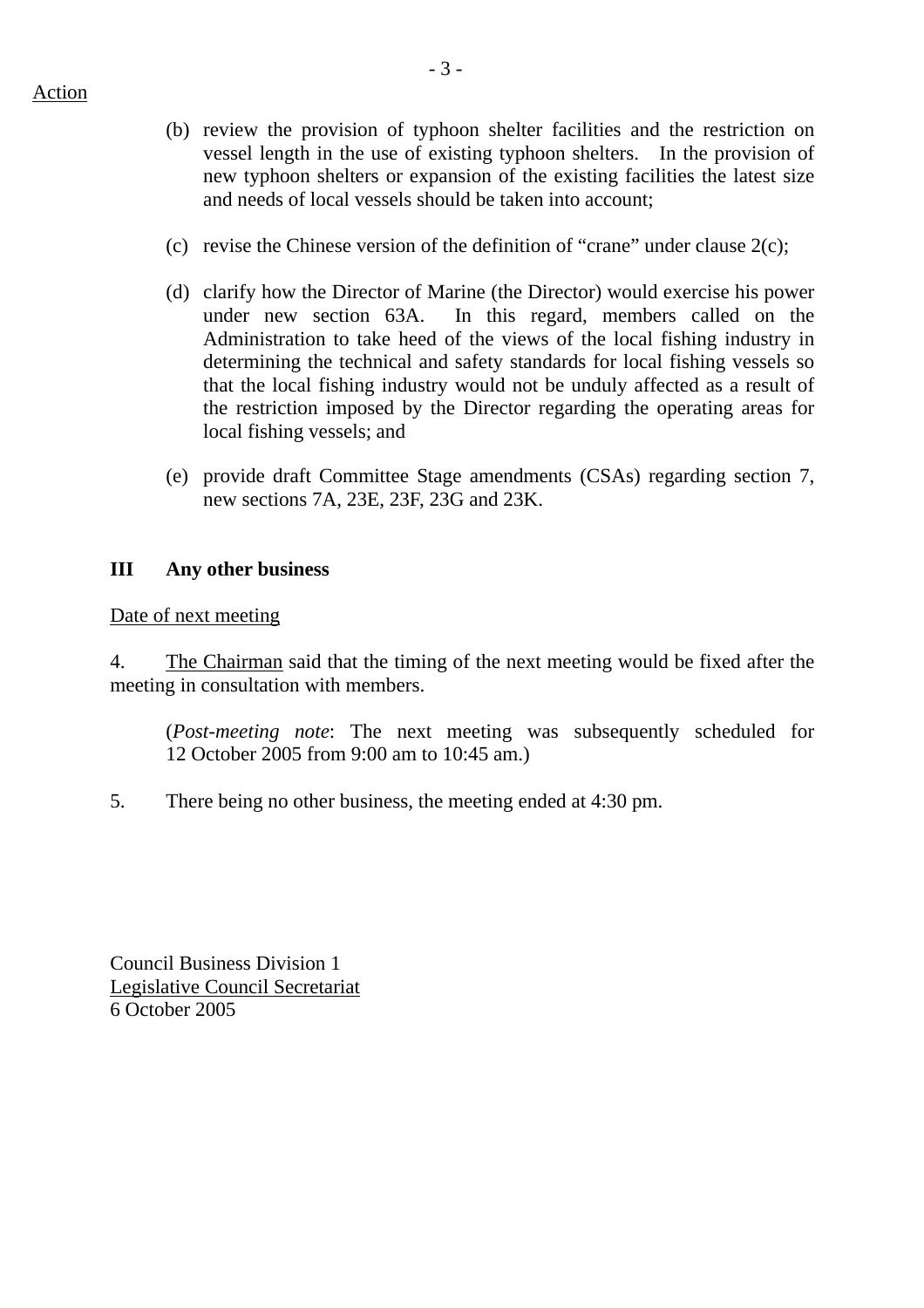## **Proceedings of the third meeting of Bills Committee on Merchant Shipping (Local Vessels and Miscellaneous Amendments) Bill 2005 Tuesday, 20 September 2005, at 2:30 pm in Conference Room B of the Legislative Council Building**

| <b>Time</b><br>marker | <b>Speaker</b>                                   | Subject(s)                                                                                                                                                                                                                                                                                                                                                                                                                                                                                                                                                                                                                                                                                                                                                                                                                                                                                                                                                                                                                                                                                                                                                                                                                                                                                                                                                                                                                                                                                                                                                         | <b>Action</b><br>required |  |  |
|-----------------------|--------------------------------------------------|--------------------------------------------------------------------------------------------------------------------------------------------------------------------------------------------------------------------------------------------------------------------------------------------------------------------------------------------------------------------------------------------------------------------------------------------------------------------------------------------------------------------------------------------------------------------------------------------------------------------------------------------------------------------------------------------------------------------------------------------------------------------------------------------------------------------------------------------------------------------------------------------------------------------------------------------------------------------------------------------------------------------------------------------------------------------------------------------------------------------------------------------------------------------------------------------------------------------------------------------------------------------------------------------------------------------------------------------------------------------------------------------------------------------------------------------------------------------------------------------------------------------------------------------------------------------|---------------------------|--|--|
|                       | Agenda Item $I$ – Confirmation of minutes        |                                                                                                                                                                                                                                                                                                                                                                                                                                                                                                                                                                                                                                                                                                                                                                                                                                                                                                                                                                                                                                                                                                                                                                                                                                                                                                                                                                                                                                                                                                                                                                    |                           |  |  |
| $000000 -$<br>000052  | Chairman                                         | - Confirmation of minutes of the meeting<br>held on 13 July 2005<br>(LC Paper No. CB(1)2162/04-05)                                                                                                                                                                                                                                                                                                                                                                                                                                                                                                                                                                                                                                                                                                                                                                                                                                                                                                                                                                                                                                                                                                                                                                                                                                                                                                                                                                                                                                                                 |                           |  |  |
|                       | Agenda Item II - Meeting with the Administration |                                                                                                                                                                                                                                                                                                                                                                                                                                                                                                                                                                                                                                                                                                                                                                                                                                                                                                                                                                                                                                                                                                                                                                                                                                                                                                                                                                                                                                                                                                                                                                    |                           |  |  |
| $000053 -$<br>000409  | Chairman<br>Administration                       | Opening remarks<br>The Administration's response to issues<br>raised at the meeting on 28 June 2005 (LC<br>Paper No. CB(1)2061/04-05(01))                                                                                                                                                                                                                                                                                                                                                                                                                                                                                                                                                                                                                                                                                                                                                                                                                                                                                                                                                                                                                                                                                                                                                                                                                                                                                                                                                                                                                          |                           |  |  |
| $000410 -$<br>001231  | Administration<br>Chairman<br>Mr WONG Yung-kan   | The Administration's response to issues<br>raised at the meeting on 13 July<br>2005 (LC<br>Paper No. CB(1)2285/04-05(01))<br>The Administration confirmed that upon<br>implementation of the new vessel survey<br>regime, the Marine Department (MD) would<br>continue to provide vessel survey services at<br>a prescribed fee. It was anticipated that with<br>market competition, the fees that would be<br>charged by authorized surveyors would be<br>affordable, and probably lower than that<br>charged by MD.<br>The Administration advised that there was no<br>provision under the Merchant Shipping<br>(Local Vessels) Ordinance (Cap. 548) (the<br>Ordinance) or under the Bill prohibiting a<br>provider of ship repair services from<br>employing an authorized surveyor to perform<br>vessel survey for vessels in respect of which<br>the provider had rendered repair services.<br>However, the principle was that an authorized<br>surveyor must not engage in any service that<br>might result in a conflict of interest with the<br>performance of vessel survey. For instance,<br>if the performance of vessel survey for a<br>particular client or vessel might result in a<br>conflict of interest, the authorized surveyor<br>should refrain from performing vessel survey<br>for that particular client or vessel.<br>The<br>principle would be set out in the Code of<br>Practice for authorized surveyors to be issued<br>by the Director.<br>Administration<br>confirmed<br>The<br>that<br>irrespective of whether<br>authorized<br>an |                           |  |  |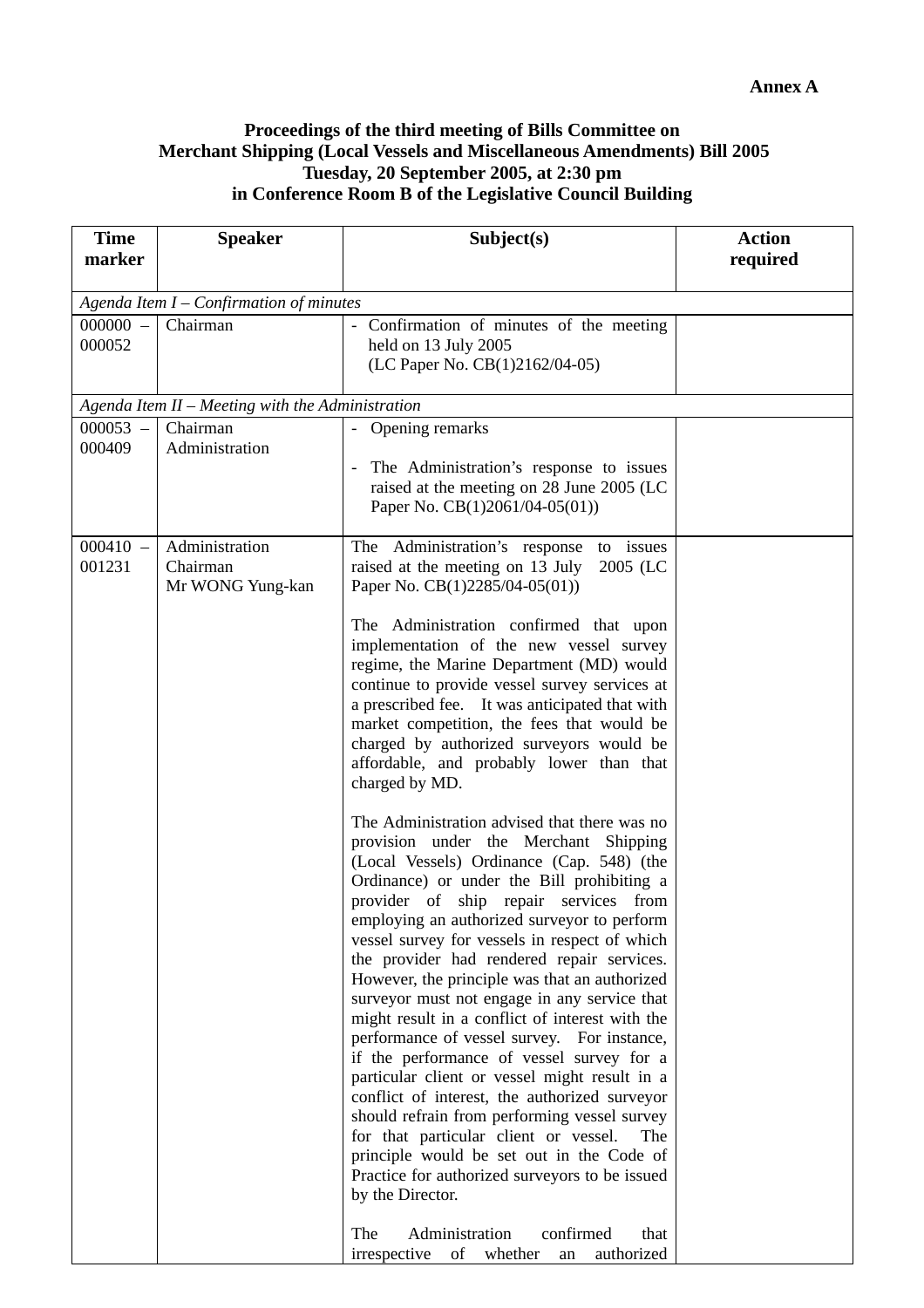| <b>Time</b><br>marker | <b>Speaker</b>                                                                        | Subject(s)                                                                                                                                                                                                                                                                                                                                                                                                                                                                                                                                                                                                                   | <b>Action</b><br>required                                              |
|-----------------------|---------------------------------------------------------------------------------------|------------------------------------------------------------------------------------------------------------------------------------------------------------------------------------------------------------------------------------------------------------------------------------------------------------------------------------------------------------------------------------------------------------------------------------------------------------------------------------------------------------------------------------------------------------------------------------------------------------------------------|------------------------------------------------------------------------|
|                       |                                                                                       | surveyor / recognized government authority<br>was based in Hong Kong or otherwise, the<br>Director would carry out audit check on<br>surveys or plans approved by an authorized<br>surveyor / recognized government authority.<br>The Director was empowered to do so under<br>the Bill.                                                                                                                                                                                                                                                                                                                                     |                                                                        |
| $001232 -$<br>001801  | Administration<br>Mr SIN Chung-kai<br>Mr WONG Yung-kan<br>Chairman                    | Review of safety requirements and inspection<br>of fishing vessels<br>Mr WONG suggested that the Administration<br>should consider replacing the incumbent<br>member representing the local fishing<br>industry in PLVAC with another person who<br>was more conversant with the present-day<br>situation of the industry.                                                                                                                                                                                                                                                                                                   |                                                                        |
|                       |                                                                                       | The Administration advised that PLVAC had<br>established<br>for over six years.<br>been<br>Members considered it opportune to review<br>membership.<br>The Administration<br>its<br>advised<br>that<br>this<br>was<br>also<br>the<br>Administration's plan and that PLVAC would<br>be renamed as Local Vessels Advisory<br>Committee upon commencement of the<br>Ordinance.                                                                                                                                                                                                                                                  | The Administration to<br>take action as set out in<br>paragraph $3(a)$ |
| $001802 -$<br>003146  | Administration<br>Mr WONG Yung-kan<br>Mr SIN Chung-kai<br>Chairman<br>Mr CHAN Kam-lam | Review of the provision of typhoon shelter<br>facilities and the regulations governing the<br>use of typhoon shelters<br>The manner in which applications from<br>overlength vessels to enter a typhoon shelter<br>would be considered by MD<br>The Administration advised that it would<br>keep in view the utilization of typhoon<br>shelters. It was exploring room for relaxing<br>the length restriction of those relatively new<br>typhoon shelters with low utilization rate.<br>In doing so, the physical constraints of the<br>typhoon shelters would be taken into account,<br>and safety would remain the primary |                                                                        |
|                       |                                                                                       | consideration.<br>Members were of the view that the problem<br>of inadequate typhoon shelter facilities had<br>existed for some years.<br>The length<br>restriction of some typhoon shelters was too<br><sub>of</sub><br>restrictive<br>in<br>light<br>present-day<br>urged<br>circumstances.<br>They<br>the<br>Administration to conduct a comprehensive<br>review. Members agreed that the matter<br>should be followed up by the Panel on                                                                                                                                                                                 | The Administration to<br>take action as set out in<br>paragraph 3(b)   |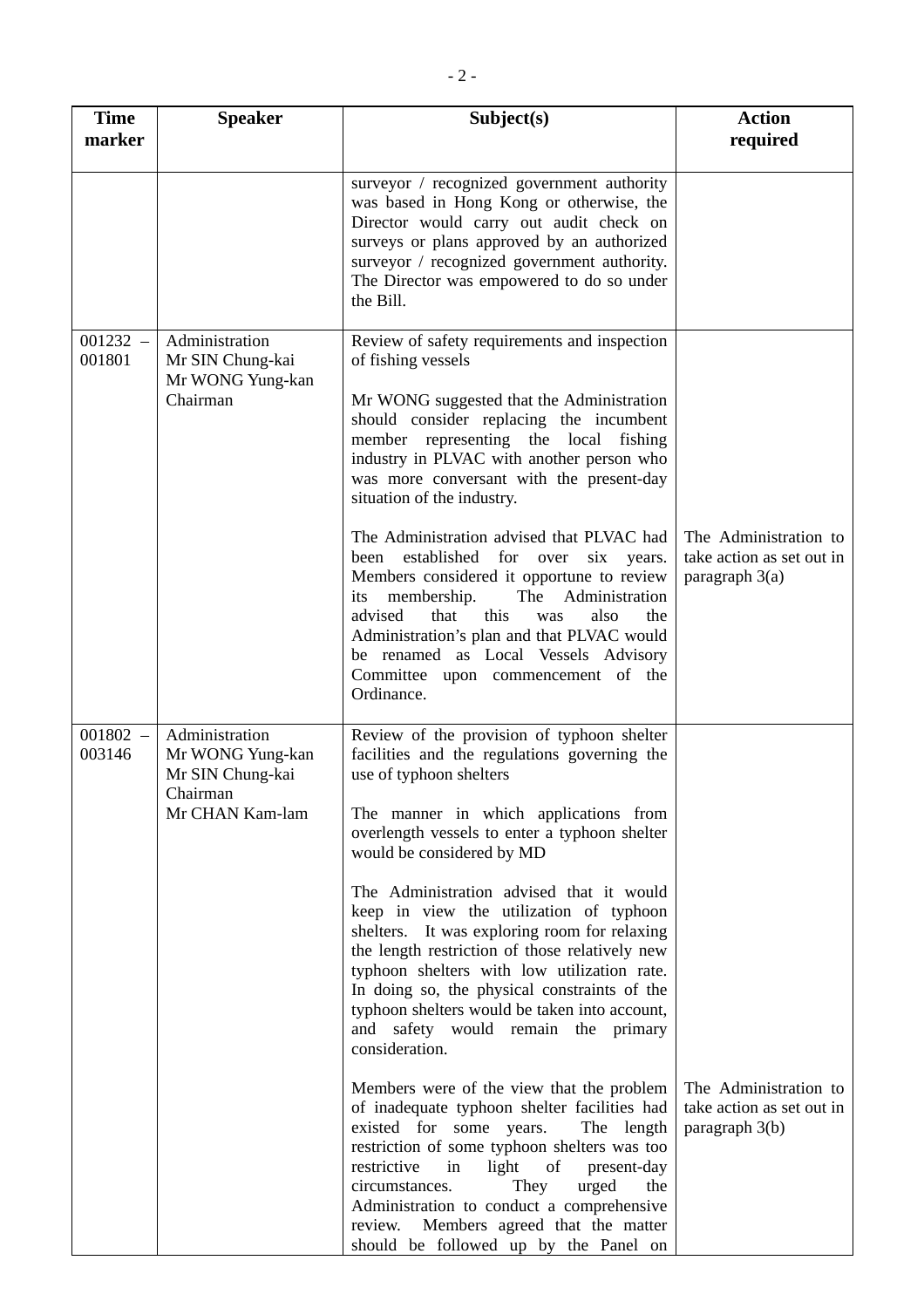| <b>Time</b><br>marker | <b>Speaker</b>                                 | Subject(s)                                                                                                                                                                                                                                                                                                                                                                                                                                                                                                                                                                                                                                                                                                               | <b>Action</b><br>required                                                |
|-----------------------|------------------------------------------------|--------------------------------------------------------------------------------------------------------------------------------------------------------------------------------------------------------------------------------------------------------------------------------------------------------------------------------------------------------------------------------------------------------------------------------------------------------------------------------------------------------------------------------------------------------------------------------------------------------------------------------------------------------------------------------------------------------------------------|--------------------------------------------------------------------------|
|                       |                                                | Economic Services.                                                                                                                                                                                                                                                                                                                                                                                                                                                                                                                                                                                                                                                                                                       |                                                                          |
|                       | Clause-by-clause examination of the Bill       |                                                                                                                                                                                                                                                                                                                                                                                                                                                                                                                                                                                                                                                                                                                          |                                                                          |
| $003147 -$<br>004135  | Chairman<br>Administration<br>ALA <sub>2</sub> | Members agreed that the Bills Committee<br>would scrutinize the Chinese version of the<br><b>Bill first</b>                                                                                                                                                                                                                                                                                                                                                                                                                                                                                                                                                                                                              |                                                                          |
|                       |                                                | Clause 2 - Interpretation<br>Definition of "crane"                                                                                                                                                                                                                                                                                                                                                                                                                                                                                                                                                                                                                                                                       | Administration to take<br>action as set out in<br>paragraph $3(c)$ above |
| $004136 -$<br>005236  | Administration<br>Chairman<br>Mr WONG Yung-kan | Clause $3$ – Application<br>Clause $4 -$ Authorization of surveyors<br>Clause 5 – Section added                                                                                                                                                                                                                                                                                                                                                                                                                                                                                                                                                                                                                          |                                                                          |
|                       |                                                | The Administration would move Committee<br>Stage amendments (CSAs) to set out in<br>section 7 and new section 7A the relevant<br>factors to be considered by the Director in<br>attaching conditions to the authorization of<br>surveyors and recognition of government<br>authorities.                                                                                                                                                                                                                                                                                                                                                                                                                                  | Administration<br>to<br>move CSAs to Clauses<br>4 and 5                  |
|                       |                                                | The Administration advised that in view of<br>the close ties between Hong Kong and<br>Guangdong, the Government had discussed<br>with the Register of Fishing Vessel of<br>Guangdong and the China Classification<br>Society regarding the proposed new vessel<br>regime<br>survey<br>and<br>good<br>mutual<br>understanding<br>about<br>the<br>proposed<br>authorization/recognition arrangements had<br>been established.<br>That said, the proposed<br>authorization and recognition mechanisms<br>were open to any surveyor and government<br>authority who/which could meet the standards<br>of authorization/recognition, as the policy<br>objective was to provide ship owners with<br>more choices of surveyors. |                                                                          |
| $005237 -$<br>005906  | Administration<br>Chairman<br>Mr WONG Yung-kan | Clause $6$ – Application<br>The Administration advised that for "banana"<br>boat" (which was an air inflated pleasure boat<br>and when in use, was towed by another boat<br>fitted with an engine), the person in the<br>towing boat<br>would be<br>held<br>legally<br>accountable for any danger caused by the<br>operation of the banana boat.                                                                                                                                                                                                                                                                                                                                                                         |                                                                          |
| $005907 -$<br>010000  | Administration<br>Chairman                     | Clause 7 - Certificated local vessel must be<br>licensed<br>Clause 8 – Section added                                                                                                                                                                                                                                                                                                                                                                                                                                                                                                                                                                                                                                     |                                                                          |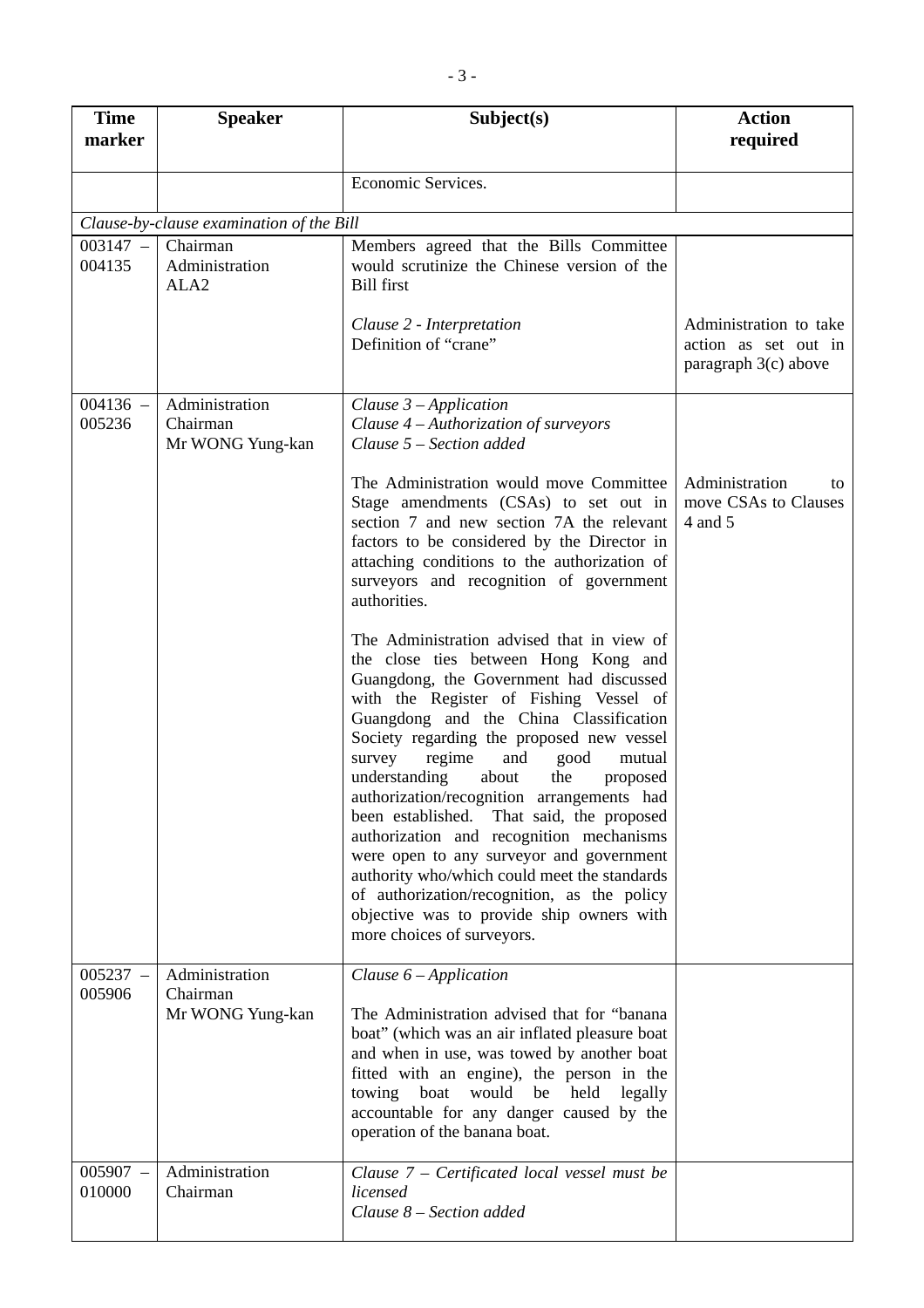| <b>Time</b><br>marker | <b>Speaker</b>                                 | Subject(s)                                                                                                                                                                                                                                                                                                                                                                                                                                                                                                                                                                                                                                                 | <b>Action</b><br>required                                 |
|-----------------------|------------------------------------------------|------------------------------------------------------------------------------------------------------------------------------------------------------------------------------------------------------------------------------------------------------------------------------------------------------------------------------------------------------------------------------------------------------------------------------------------------------------------------------------------------------------------------------------------------------------------------------------------------------------------------------------------------------------|-----------------------------------------------------------|
| $010001 -$<br>010849  | Administration<br>Chairman<br>ALA <sub>2</sub> | Clause 9 - Part VA added<br>New sections 23A to 23D<br>ALA2 drew members' attention that it was<br>specified under Clause $1(3)$ that new section<br>$23B(1)(c)$ should come into operation 6<br>months after the day appointed for the<br>commencement of the Ordinance.<br>The Administration advised that -<br>(a) new section $23B(1)(c)$ covered all the<br>local vessels which were presently not<br>required to carry third party risks<br>insurance. The compulsory third party<br>risk insurance requirements would take<br>effect on these local vessels 6 months<br>day appointed for<br>after the<br>the<br>commencement of the Ordinance; and |                                                           |
|                       |                                                | (b) the local vessels covered under new<br>section $23B(1)(a)$ and (b) were currently<br>required to carry third party risks<br>insurance under the existing Part XIVA of<br>the Merchant Shipping Ordinance (Cap.<br>281) and the compulsory third party risk<br>requirements under Cap. 548 would take<br>immediate<br>effect<br>on<br>them<br>upon<br>commencement of the latter Ordinance.<br>The Administration advised that Class IV of<br>local vessels under the Ordinance consisted<br>of three types of pleasure vessels.                                                                                                                        |                                                           |
| $010850 -$<br>011609  | Administration<br>ALA <sub>2</sub>             | New Sections 23E-23H<br>ALA2 requested the Administration to<br>consider replacing "provisions" in new<br>section $23E(2)$ with "provision" so that the<br>Chinese version and English version would<br>tally with each other.<br>ALA2 advised that the Administration had<br>agreed to move a CSA to replace "subsection<br>$(3)$ " with "subsection $(1)$ " in new section<br>$23F(4)$ .<br>The Administration advised that new section<br>$23G(1)$ was modeled on the corresponding<br>provision in the Motor Vehicles Insurance<br>(Third Party Risks) Ordinance (Cap. 272).                                                                           | Administration<br>to<br>CSAs<br>move<br>as<br>appropriate |
|                       |                                                | The Administration would move a CSA to<br>replace "in whose favour the policy was<br>issued" in new section $23G(2)(b)$ and other                                                                                                                                                                                                                                                                                                                                                                                                                                                                                                                          |                                                           |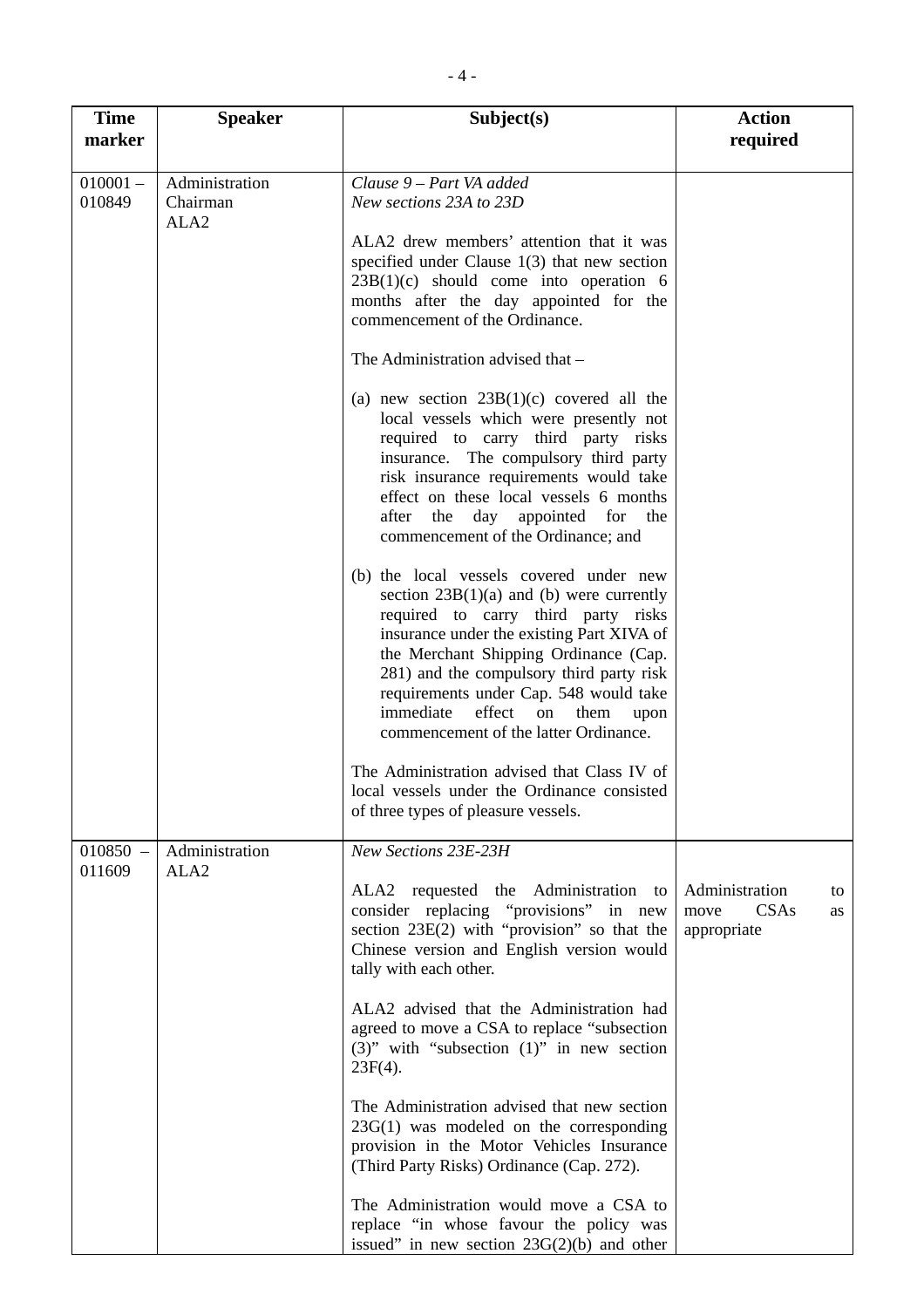| <b>Time</b><br>marker             | <b>Speaker</b>                                                    | Subject(s)                                                                                                                                                                                                                                                                                                                                                                                                                                                                                                                                                                            | <b>Action</b><br>required                                 |
|-----------------------------------|-------------------------------------------------------------------|---------------------------------------------------------------------------------------------------------------------------------------------------------------------------------------------------------------------------------------------------------------------------------------------------------------------------------------------------------------------------------------------------------------------------------------------------------------------------------------------------------------------------------------------------------------------------------------|-----------------------------------------------------------|
|                                   |                                                                   | provisions with "insured by the policy".                                                                                                                                                                                                                                                                                                                                                                                                                                                                                                                                              |                                                           |
| $011610 -$<br>012821              | Administration<br>Mr SIN Chung-kai<br>Chairman                    | New Sections 23G and 23I<br>The Administration acknowledged that under<br>new section $23G(1)$ , it was possible that the<br>third party concerned would not be paid fully<br>or partly the damages awarded by the court<br>due to the authorized insurer concerned not<br>being notified of the bringing of the<br>proceedings before or within 7 days after the<br>commencement of the proceedings.<br>The<br>provision<br>however<br>was<br>necessary<br>to<br>safeguard the right of an authorized insurer to<br>be heard in the proceedings.                                     |                                                           |
| $012822 -$<br>013054              | Administration                                                    | New section 23J                                                                                                                                                                                                                                                                                                                                                                                                                                                                                                                                                                       |                                                           |
| $013055 -$<br>013120              | Administration<br>Chairman                                        | New section 23K<br>The Administration would consider refining<br>the drafting of new section $23K(3)$ and (4)<br>with regard to the phrase "shall not be<br>convicted of an offence".                                                                                                                                                                                                                                                                                                                                                                                                 | Administration<br>to<br>CSAs<br>move<br>as<br>appropriate |
| 013121<br>$\frac{1}{2}$<br>013257 | Administration<br>Chairman                                        | Clause $10$ – Interpretation<br>Clause $11$ – Duty to report collisions, etc.                                                                                                                                                                                                                                                                                                                                                                                                                                                                                                         |                                                           |
| $013258 -$<br>015742              | Administration<br>Chairman<br>Mr CHAN Kam-lam<br>Mr WONG Yung-kan | Clause 12 - Sections added<br>Mr WONG Yung-kan expressed concern on<br>how the Director would exercise his power<br>under new section $63A(2)$ .<br>Administration<br>advised<br>The<br>that<br>any<br>restriction imposed under new section $63A(2)$<br>would be for the sole purpose of ensuring<br>safe operation of the vessel concerned.<br>Instead of determining the operating areas for<br>individual vessels on a case-by-case basis,<br>MD determined the operating areas for<br>different types of local vessels in consultation<br>with the respective industries/trades. |                                                           |
|                                   |                                                                   | Mr WONG highlighted that notwithstanding<br>protracted discussions at the Working Group<br>on Fishing Vessels under PLVAC, the<br>Administration refused to take heed of the<br>request of the fishery industry to relax the<br>restriction on open deck fishing vessels with a<br>length below 8 metres which prohibited the<br>vessels from operating anywhere outside the<br>waters of Hong Kong. The restriction was<br>unreasonable as many of these vessels were                                                                                                                |                                                           |